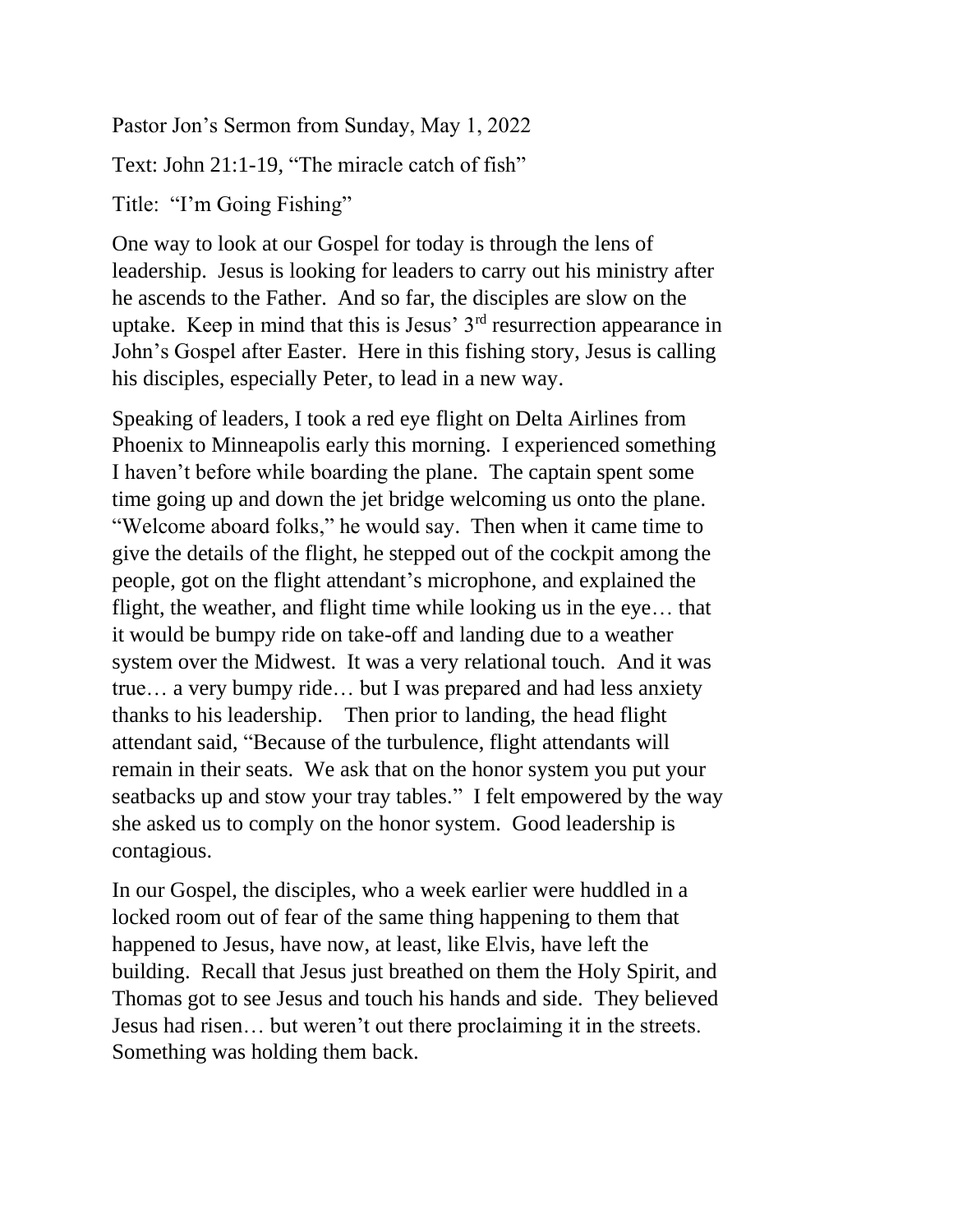In fact, Peter and the disciples went back to what was familiar to them… to home and family on the Sea of Galilee. Where do you go when you are uncertain or afraid? In their uncertainty on how to move forward with Jesus' commandments to love and forgive, they went home. Peter said in our Gospel, "I'm going fishing… anyone want to come?" The disciples went with him and fished all night long. They were skunked… no fish. The fish must have moved from their regular spot. Plus, they perhaps were a little out of practice after following Jesus for 3 years. Something changed. Their old ways weren't working.

This is a metaphor for the church. I am afraid coming out of the pandemic that church is being called to fish other waters. We can't just snap our fingers, remove some Covid protocols, and expect everyone to show up again in our building. The fish have moved to different places. Going to church isn't as important. Some have moved online. Some aren't swimming near our nets anymore. We need to meet people where they're at. This might mean in small groups, in our neighborhood, on social media. In the Gospel, Jesus told the disciples to cast their nets on the right side of the boat. And in the midst of their doubt perhaps and exhaustion, they obeyed Jesus. I am not so sure I would have gone back out. By obeying, they were blessed with a miracle catch of fish. 153 to be exact.

So, in the midst of the disciple's failure earlier that night, the resurrected Jesus shows up on the beach and blesses them. Jesus met them in their exhaustion and failure. Jesus meets us there too. Jesus went to where the disciples were… the beach. Jesus even had a barbecue going and invited them for breakfast of fish and bread. He started with a ministry of presence… showing up… and then sharing a meal that they caught.

These are things the church can do. Have a beach ministry… right? But seriously, showing up where people are hurting and hungry and feeding them… with food and love. If it's on a beach… so be it. But we need to get creative. I am excited for our bike drive-in service this summer. Stay tuned.